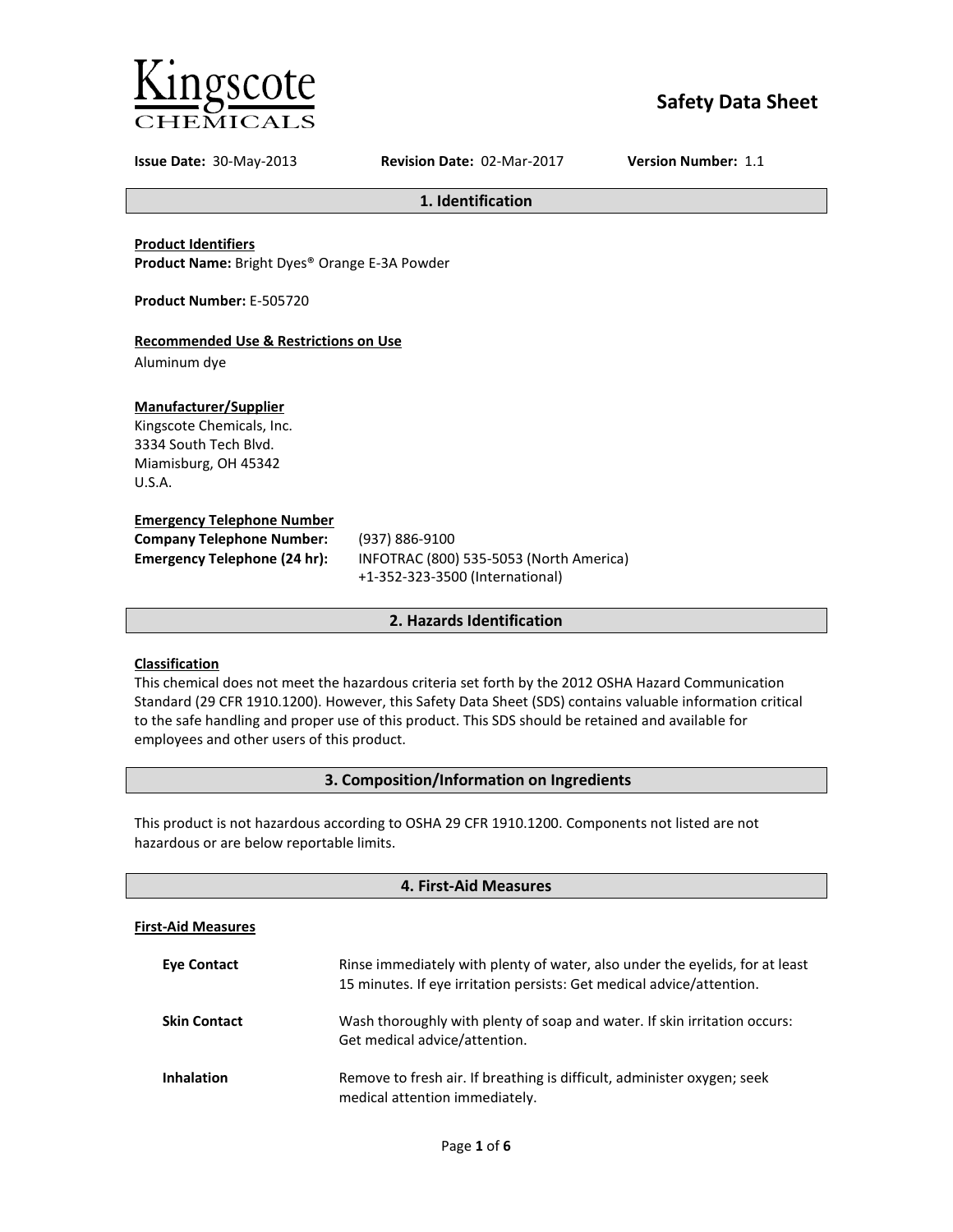**Ingestion** Rinse mouth. DO NOT induce vomiting. Drink plenty of water. Never give anything by mouth to an unconscious person. Get medical attention if large quantities were ingested or if nausea occurs.

## **Most Important Symptoms and Effects**

**Symptoms** Will cause staining of the skin on contact. May cause eye irritation. Inhalation of dust may cause respiratory irritation. Ingestion may cause urine to be an orange color until the dye has been washed through the system.

#### **Indication of Any Immediate Medical Attention and Special Treatment Needed**

**Notes to Physician** Treat symptomatically.

#### **5. Fire-Fighting Measures**

#### **Suitable Extinguishing Media**

Water spray (fog). Carbon dioxide (CO2). Dry chemical. Regular foam.

#### **Unsuitable Extinguishing Media**

Not determined

## **Specific Hazards Arising from the Chemical**

Remote possibility of dust explosion. Burning may produce oxides of carbon and nitrogen (NOx).

### **Protective Equipment and Precautions for Firefighters**

Wear self-contained breathing apparatus pressure-demand, MSHA/NIOSH (approved or equivalent) and full protective gear.

## **6. Accidental Release Measures**

#### **Personal Precautions, Protective Equipment and Emergency Procedures**

| <b>Personal Precautions</b>                                 | Use personal protective equipment as recommended in Section 8.                                                    |  |
|-------------------------------------------------------------|-------------------------------------------------------------------------------------------------------------------|--|
| <b>Environmental Precautions</b>                            | Prevent from entering into soil, ditches, sewers, waterways and/or<br>groundwater. See Section 12 and Section 13. |  |
| <b>Methods and Material for Containment and Cleaning Up</b> |                                                                                                                   |  |

| <b>Methods for Containment</b> | Prevent further leakage or spillage if safe to do so.                                 |
|--------------------------------|---------------------------------------------------------------------------------------|
| <b>Methods for Cleaning Up</b> | Sweep up and collect into suitable containers for disposal. Flush area<br>with water. |

#### **7. Handling and Storage**

### **Precautions for Safe Handling**

| <b>Advice on Safe Handling</b> | Handle in accordance with good industrial hygiene and safety practices. |
|--------------------------------|-------------------------------------------------------------------------|
|                                | Use personal protection recommended in Section 8. Avoid contact with    |
|                                | skin, eyes, or clothing. Avoid breathing dusts. Contaminated clothing   |
|                                | should not be allowed out of the workplace.                             |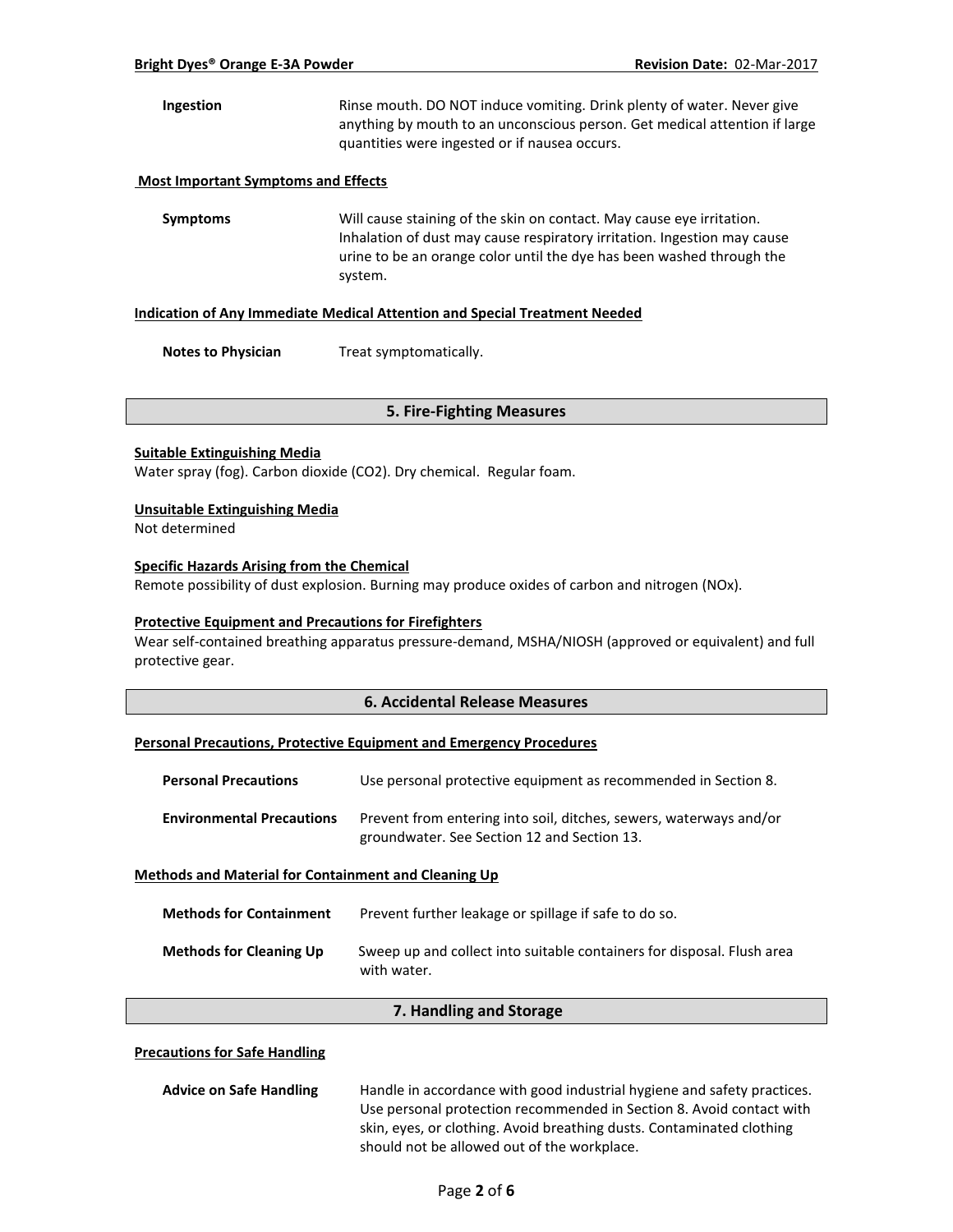## **Conditions for Safe Storage, Including Incompatibilities**

| <b>Storage Conditions</b>     | Keep container tightly closed and store in a cool, dry, and well-<br>ventilated area. Store away from heat, sparks, open flame or any other<br>ignition source. |
|-------------------------------|-----------------------------------------------------------------------------------------------------------------------------------------------------------------|
| <b>Incompatible Materials</b> | None known based on information supplied.                                                                                                                       |

## **8. Exposure Controls / Personal Protection**

#### **Exposure Guidelines**

This product, as supplied, does not contain any hazardous materials with occupational exposure limits established by the region specific regulatory bodies.

#### **Engineering Controls**

Ensure adequate ventilation, especially in confined areas. Eyewash stations. Showers.

#### **Individual Protection Measures, Such as Personal Protective Equipment:**

| <b>Eve/Face Protection</b>        | Avoid contact with eyes.                                                |
|-----------------------------------|-------------------------------------------------------------------------|
| <b>Skin &amp; Body Protection</b> | Rubber gloves. Suitable protective clothing.                            |
| <b>Respiratory Protection</b>     | Use NIOSH-approved dust mask if dusty conditions exist.                 |
| <b>Hygiene Measures</b>           | Handle in accordance with good industrial hygiene and safety practices. |

## **9. Physical and Chemical Properties**

#### **Information on Basic Physical and Chemical Properties**

| <b>Physical State</b>            | Solid                       | Odor                  | None apparent  |
|----------------------------------|-----------------------------|-----------------------|----------------|
| Appearance                       | Red powder                  | <b>Odor Threshold</b> | Not determined |
| Color                            | Red                         |                       |                |
| <b>Property</b>                  | <b>Values</b>               |                       |                |
| pH                               | $10.0 - 10.5$ (1% solution) |                       |                |
| <b>Melting/Freezing Point</b>    | Not applicable              |                       |                |
| <b>Boiling Point/Range</b>       | Not applicable              |                       |                |
| <b>Flash Point</b>               | Not applicable              |                       |                |
| <b>Evaporation Rate</b>          | Not applicable              |                       |                |
| Flammability (solid, gas)        | Non-flammable               |                       |                |
| <b>Upper Flammability Limits</b> | Not applicable              |                       |                |
| <b>Lower Flammability Limits</b> | Not applicable              |                       |                |
| <b>Vapor Pressure</b>            | Not applicable              |                       |                |
| <b>Vapor Density</b>             | Not applicable              |                       |                |
| <b>Relative Density</b>          | Not applicable              |                       |                |
| <b>Specific Gravity</b>          | Not applicable              |                       |                |
| <b>Solubility</b>                | Soluble in water            |                       |                |
| <b>Partition Coefficient</b>     | Not determined              |                       |                |
| <b>Auto-ignition Temperature</b> | Not determined              |                       |                |
| <b>Decomposition Temperature</b> | Not determined              |                       |                |
| <b>Viscosity</b>                 | Not determined              |                       |                |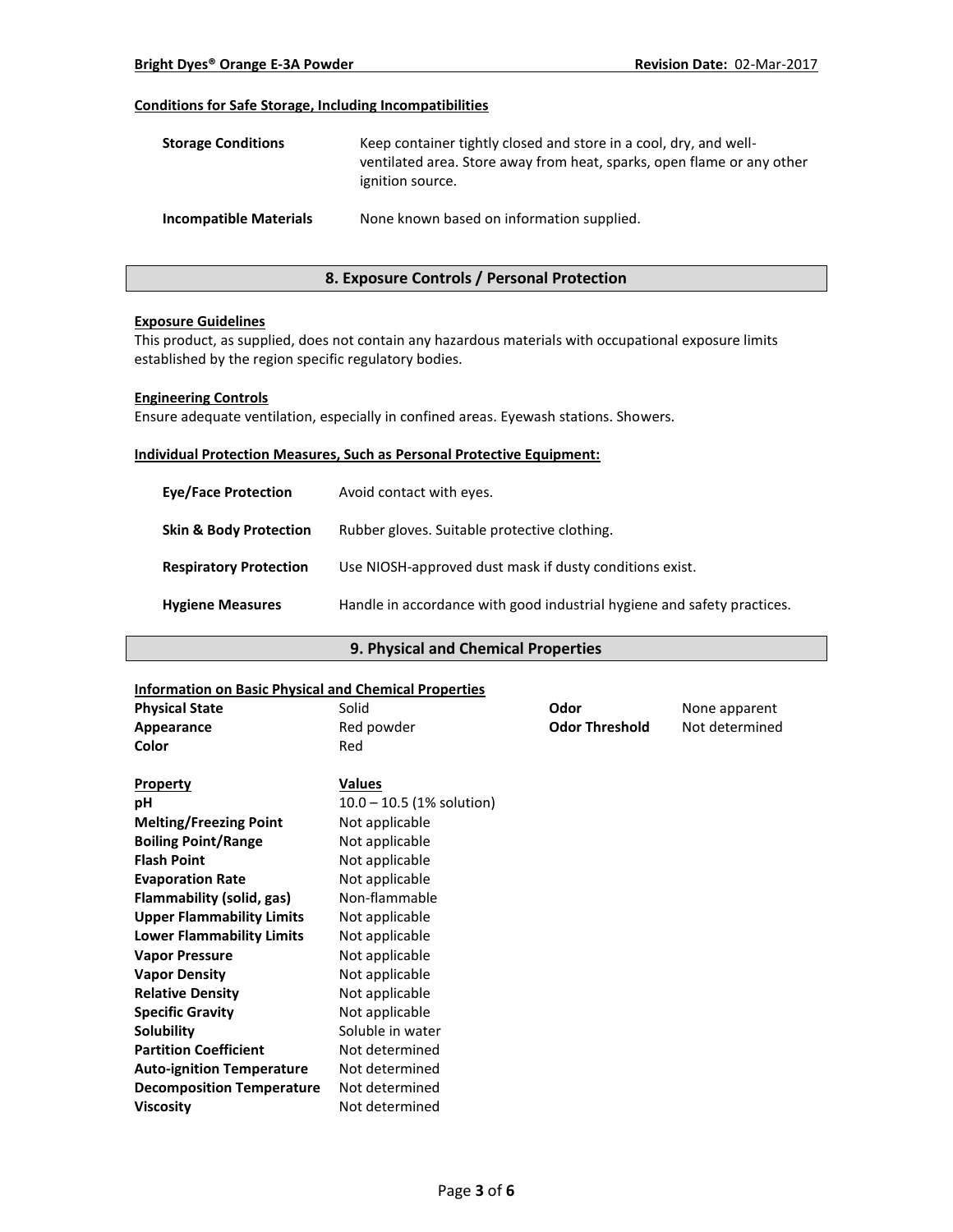## **10. Stability and Reactivity**

## **Reactivity**

Not reactive under normal conditions.

## **Chemical Stability**

Stable under recommended storage conditions.

#### **Possibility of Hazardous Reactions**

None under normal processing.

#### **Conditions to Avoid**

Keep out of reach of children.

#### **Incompatible Materials**

None known based on information supplied.

#### **Hazardous Decomposition Products**

Oxides of carbon and nitrogen (NOx).

## **11: Toxicological Information**

#### **Information on Likely Routes of Exposure**

| <b>Inhalation</b>   | Avoid inhalation of dust.            |
|---------------------|--------------------------------------|
| Ingestion           | Do not ingest.                       |
| <b>Skin Contact</b> | May cause an allergic skin reaction. |
| <b>Eye Contact</b>  | Avoid contact with eyes.             |

## **Delayed, Immediate, and Chronic Effects from Short- and Long-Term Exposure**

May cause an allergic skin reaction.

## **Numerical Measures of Toxicity**

Not determined

## **Symptoms Associated with Exposure**

See Section 4 of this SDS for symptoms.

## **Carcinogenicity**

| <b>NTP</b>  | None |
|-------------|------|
| <b>IARC</b> | None |
| <b>OSHA</b> | None |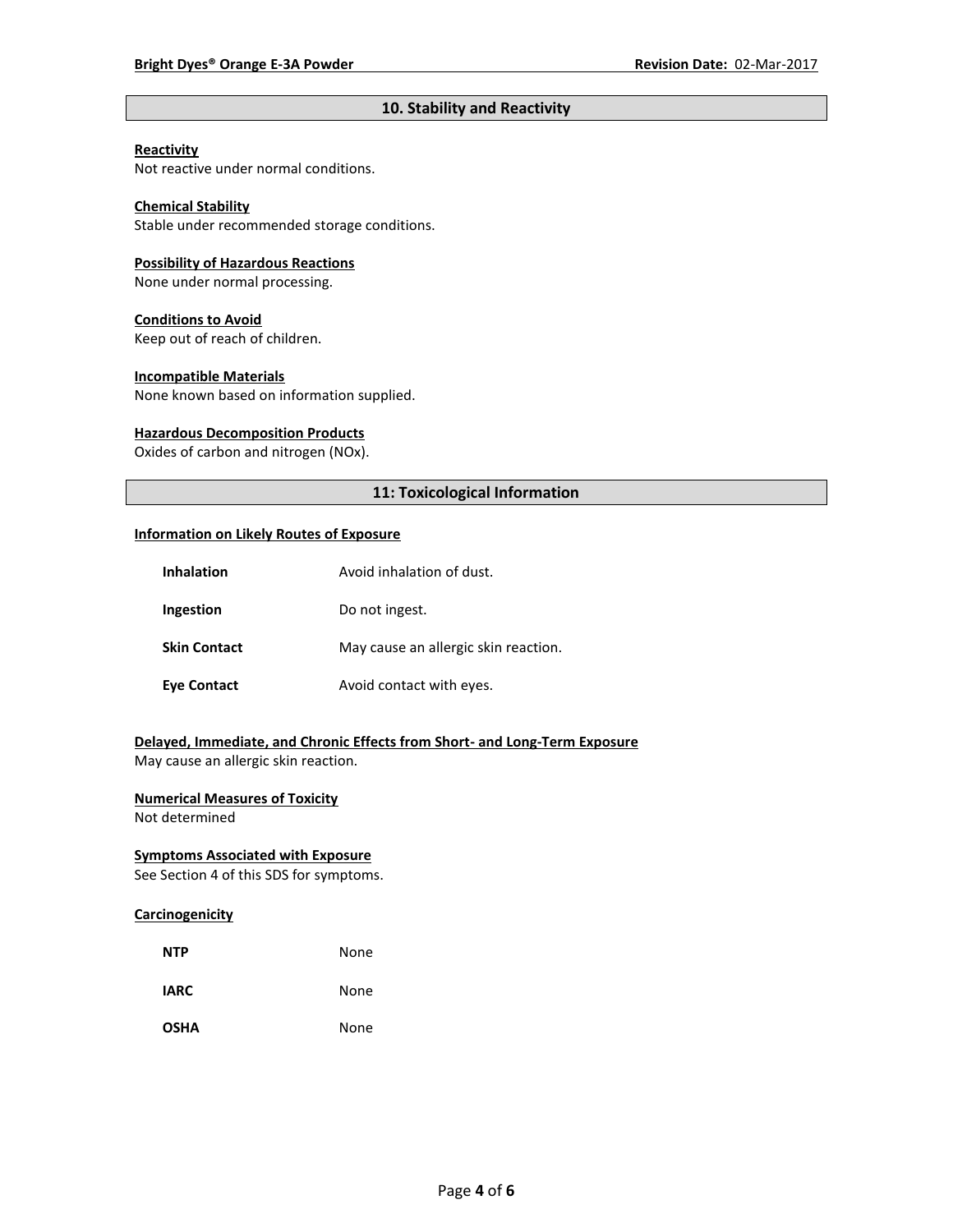#### **12. Ecological Information**

#### **Ecotoxicity**

This product is not classified as environmentally hazardous. However, this does not exclude the possibility that large or frequent spills can have a harmful or damaging effect on the environment.

#### **Component Information**

Not available

# **Persistence/Degradability**

Not determined

#### **Bioaccumulation**

Not determined

#### **Mobility**

Not determined

#### **Other Adverse Effects**

Not determined

#### **13. Disposal Considerations**

#### **Waste Disposal Methods**

Dispose of in accordance with federal, state, and local regulations.

#### **Contaminated Packaging**

Do not re-use empty containers.Dispose of containers in accordance with federal, state, and local regulations.

## **14. Transport Information**

#### **Note**

See current shipping paper for most up-to-date shipping information, including exemptions and special circumstances.

| DOT         | Not regulated |
|-------------|---------------|
| IATA        | Not regulated |
| <b>OMDG</b> | Not regulated |

#### **15: Regulatory Information**

#### **International Inventories**

Not determined

#### **U.S. Federal Regulations**

**CERCLA** This material, as supplied, does not contain any substances regulated as hazardous substances under the Comprehensive Environmental Response Compensation and Liability Act (CERCLA) (40 CFR 302) or the Superfund Amendments and Reauthorization Act (SARA) (40 CFR 355).